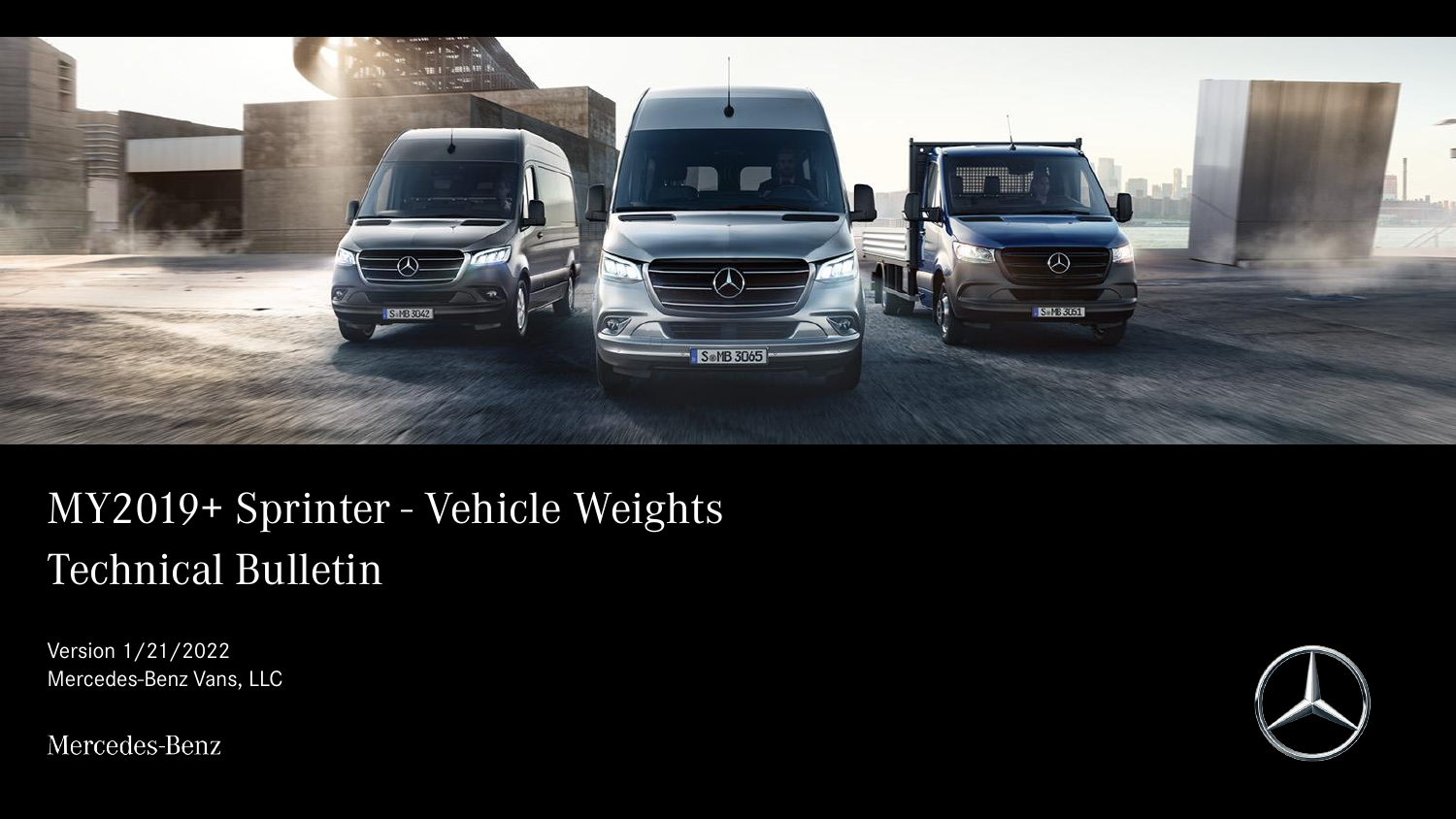Mercedes-Benz USA, LLC does not warrant the accuracy of the information contained in this bulletin and reserves the right to modify or append this bulletin without prior notification. Mercedes-Benz disclaims all liability associated with the provision of this bulletin.

This bulletin is not intended to serve as a work instruction, but merely to provide some helpful information for upfitters to take into consideration before retrofitting or modifying a Mercedes-Benz or Freightliner Sprinter.

Prior to making any modification to or installing any equipment in or on a Mercedes-Benz or Freightliner Sprinter, you should review and insure compliance with all applicable laws and regulations, consult with Upfitter Management Vans for additional and updated information, and read the Body & Equipment Guidelines (BEG) for Sprinter Model Series 907.

#### Upfitter Management Vans Contacts:

For information or upfitter inquiries please submit a request via our website: [www.upfitterportal.com](http://www.upfitterportalcom/)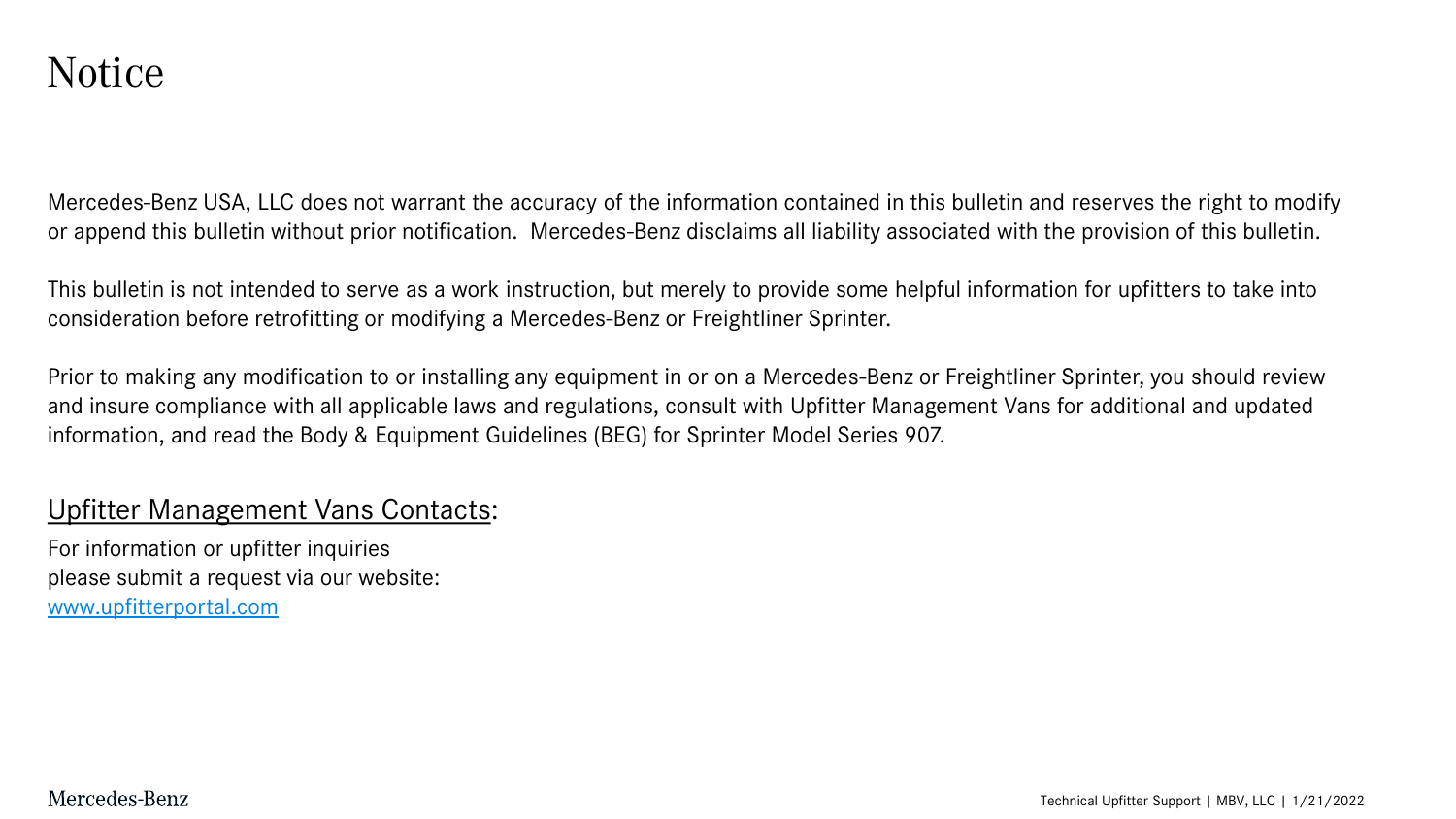#### MY2019+ Sprinter - Vehicle Weights **Overview**

This bulletin serves as a guide for upfitters when modifying their vehicles in understanding the vehicle weight limits of the Sprinter vehicle. This cannot serve as a replacement for reviewing and complying with all federal and local regulations on weight limitations and is ultimately the upfitters responsibility to do so.

The table below contains the maximum weight limit values for Sprinters based on the model type. Do not exceed the maximum weight limits of Unloaded Vehicle Weight (UVW), Gross Vehicle Weight Rating (GVWR), and Gross Combination Weight Rating (GCWR), listed below. The UVW definition is found under FMVSS guidelines in 49 CFR 571.3 and 40 CFR 86.1803-01.

| <b>Sprinter Model</b> | UVW (lbs.) | <b>GVWR (lbs.)</b> | <b>GCWR (lbs.)</b> |
|-----------------------|------------|--------------------|--------------------|
| 1500 (Gas)            | 6,950      | 8,550              | 13,550             |
| 2500 (Gas)            | 6,450      | 9,050              | 13,930             |
| <b>2500 (Diesel)</b>  | 7,401      | 9,050              | 13,930             |
| <b>3500 (Diesel)</b>  | 7,401      | 9,990              | 15,250             |
| 3500XD (Diesel)       | 10,470     | 11,030             | 15,250             |
| <b>4500 (Diesel)</b>  | 9,374      | 12,125             | 15,250             |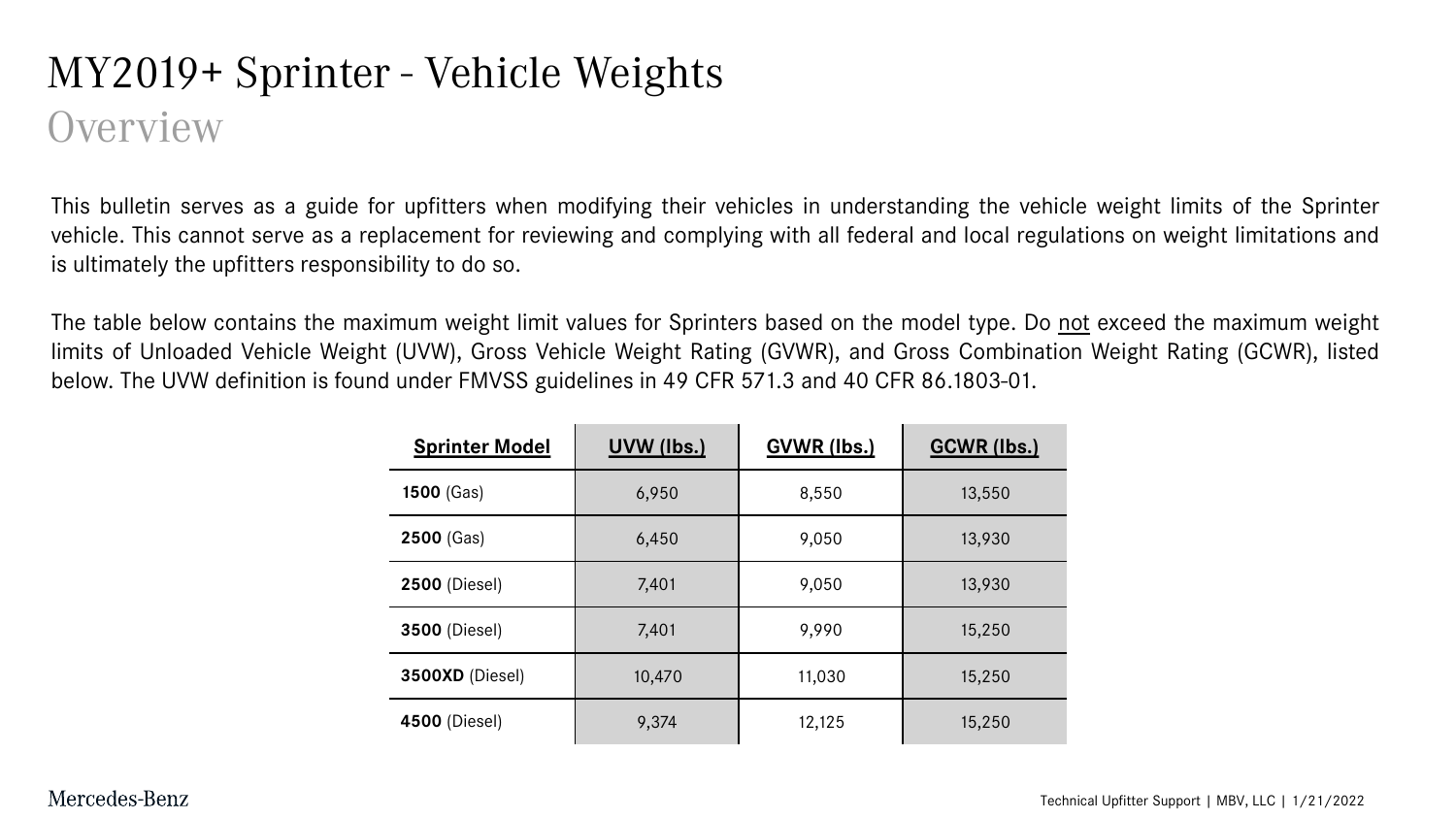### MY2019+ Sprinter - Vehicle Weights UVW Label

Each Sprinter vehicle has it's specific UVW limits affixed, via a label, above the front vehicle grill and in the engine compartment. A sample label is shown below which outlines the vehicle GVWR as well as the UVW.



Vehicle label location Nation Sample UVW label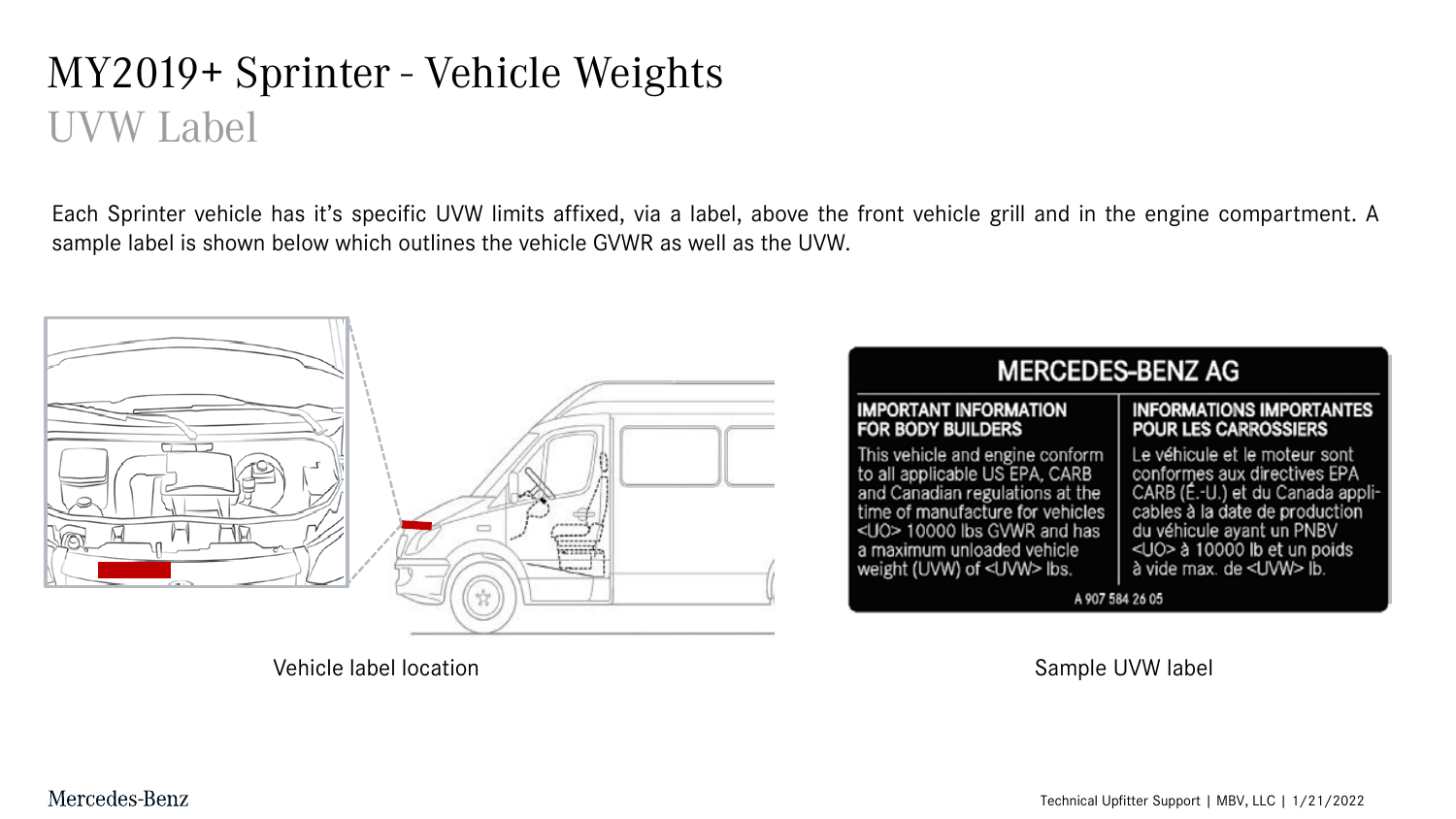# MY2019+ Sprinter - Vehicle Weights Weight Definitions



\* Payload before Upfit = GVWR – BCW

\*\* Payload after Upfit = GVWR – UVW